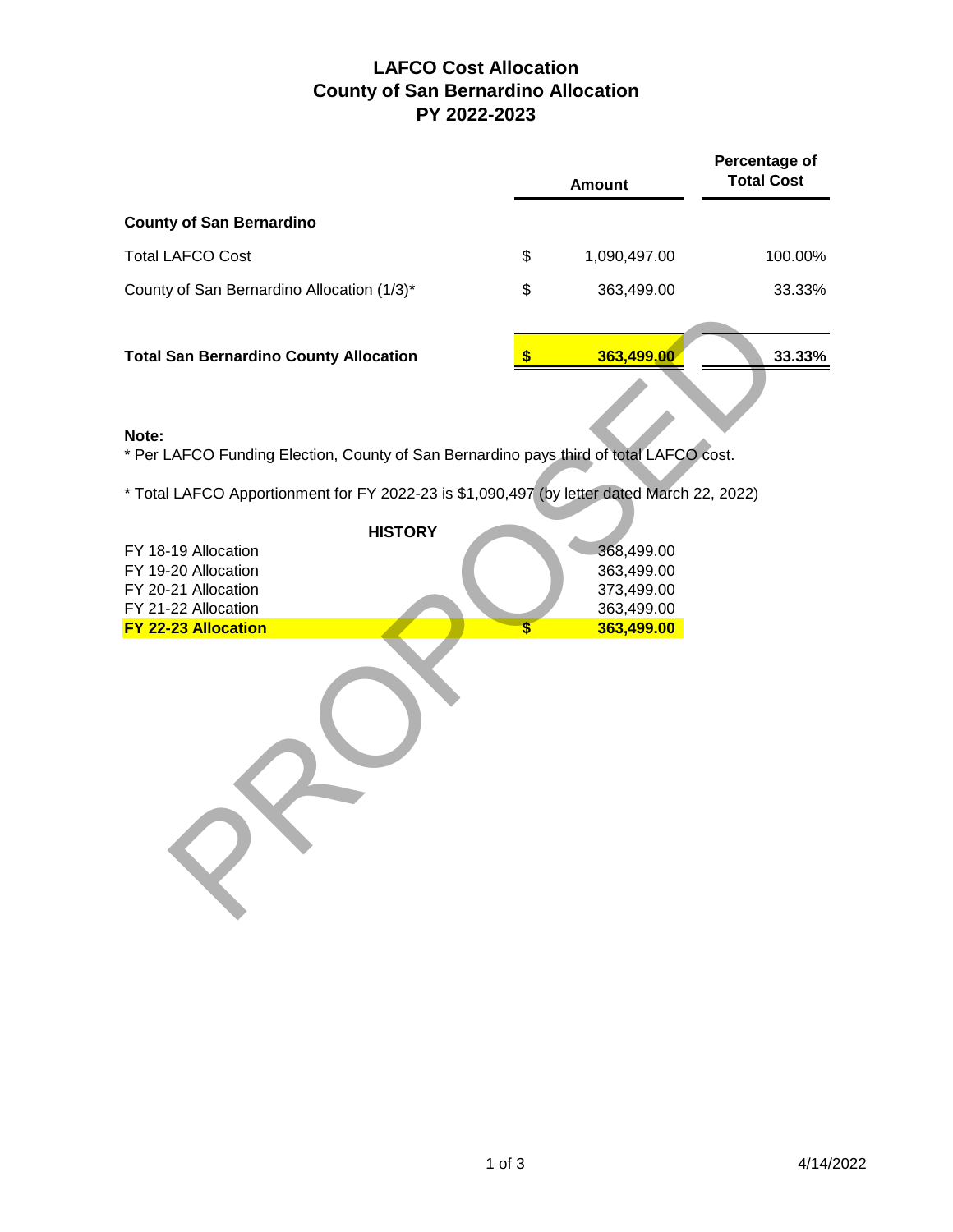## **LAFCO Cost Allocation Cities Allocation FY 2022-2023**

|                                                                                                            | Allocation                                       | <b>Allocation</b> | <b>Allocation</b> | <b>LAFCO</b><br><b>Allocation</b><br><b>Total Revenues</b> |  |                     |  |                   | <b>Allocation</b> |
|------------------------------------------------------------------------------------------------------------|--------------------------------------------------|-------------------|-------------------|------------------------------------------------------------|--|---------------------|--|-------------------|-------------------|
| City                                                                                                       | FY 18-19                                         | FY 19-20          | FY 20-21          | FY 21-22                                                   |  | FY 19-20            |  | <b>Allocation</b> | Percentage        |
|                                                                                                            |                                                  |                   |                   |                                                            |  |                     |  |                   |                   |
| Adelanto                                                                                                   | 2,240.90<br>\$                                   | \$<br>3,106.46    | \$<br>3,734.16    | \$<br>2,463.98                                             |  | \$<br>20,455,012.00 |  | 2,452.75<br>\$    | 0.67%             |
| Apple Valley                                                                                               | 10,809.07                                        | 8,866.05          | 8,056.48          | 9,414.16                                                   |  | 75,588,849.00       |  | 9,063.83          | 2.49%             |
| <b>Barstow</b>                                                                                             | 5,923.58                                         | 5,364.34          | 6,125.77          | 4,793.82                                                   |  | 42,097,052.00 *     |  | 5,047.84          | 1.39%             |
| <b>Big Bear Lake</b>                                                                                       | 6,601.49                                         | 6,493.22          | 6,879.92          | 5,552.81                                                   |  | 51, 135, 247.00 *   |  | 6,131.61          | 1.69%             |
| Chino                                                                                                      | 20,306.42                                        | 19,048.26         | 22,999.94         | 25,777.17                                                  |  | 242,539,303.00      |  | 29,082.79         | 8.00%             |
| Chino Hills                                                                                                | 20,295.94                                        | 18,351.18         | 15,710.14         | 14,673.08                                                  |  | 120, 157, 348.00    |  | 14,408.02         | 3.96%             |
| Colton                                                                                                     | 19,442.85                                        | 8,597.50          | 8,799.25          | 17,957.16                                                  |  | 140,780,419.00      |  | 16,880.92         | 4.64%             |
| Fontana                                                                                                    | 33,274.00                                        | 41,419.87         | 45,210.89         | 32,061.62                                                  |  | 273,023,477.00 *    |  | 32,738.13         | 9.01%             |
| <b>Grand Terrace</b>                                                                                       | 971.80                                           | 1,707.26          | 1,904.96          | 947.04                                                     |  | 8,036,389.00        |  | 963.64            | 0.27%             |
| Hesperia                                                                                                   | 10,727.48                                        | 15,178.76         | 12,005.66         | 9,199.12                                                   |  | 83,711,706.00       |  | 10,037.84         | 2.76%             |
| Highland                                                                                                   | 5,995.59                                         | 5,738.72          | 7,417.31          | 4,632.27                                                   |  | 34,415,088.00       |  | 4,126.70          | 1.14%             |
| Loma Linda                                                                                                 | 8,144.92                                         | 4,352.73          | 5,313.92          | 5,481.28                                                   |  | 40,931,869.00       |  | 4,908.12          | 1.35%             |
| Montclair                                                                                                  | 6,846.56                                         | 7,985.12          | 8,294.09          | 6,527.42                                                   |  | 47,132,357.00       |  | 5,651.62          | 1.55%             |
| <b>Needles</b>                                                                                             | 844.79                                           | 1,575.78          | 1,528.37          | 3,679.43                                                   |  | 32,265,777.00       |  | 3,868.98          | 1.06%             |
| Ontario                                                                                                    | 59,715.06                                        | 61,346.68         | 67,448.50         | 69,038.24                                                  |  | 559,999,194.00      |  | 67,149.27         | 18.47%            |
| Rancho Cucamonga                                                                                           | 29,485.55                                        | 34,346.15         | 36,508.28         | 26,720.01                                                  |  | 204,063,843.00 *    |  | 24,469.21         | 6.73%             |
| Redlands                                                                                                   | 18,766.35                                        | 15,475.33         | 16,194.85         | 19,710.80                                                  |  | 164,894,706.00      |  | 19,772.46         | 5.44%             |
| Rialto                                                                                                     | 19,722.21                                        | 27,103.33         | 25,539.51         | 23,152.70                                                  |  | 189,763,787.00      |  | 22,754.50         | 6.26%             |
| San Bernardino                                                                                             | 40,462.86                                        | 30,870.62         | 32,556.61         | 32,598.10                                                  |  | 276, 183, 147.00    |  | 33,117.01         | 9.11%             |
| <b>Twentynine Palms</b>                                                                                    | 1,590.88                                         | 2,427.43          | 2,623.86          | 1,590.69                                                   |  | 14,955,064.00       |  | 1,793.26          | 0.49%             |
| Upland                                                                                                     | 14,526.42                                        | 12,323.54         | 10,778.98         | 14,316.11                                                  |  | 123,066,816.00      |  | 14,756.89         | 4.06%             |
| Victorville                                                                                                | 24,468.26                                        | 23,185.07         | 17,281.77         | 25,575.86                                                  |  | 227,112,693.00 *    |  | 27,232.99         | 7.49%             |
| Yucaipa                                                                                                    | 5,109.26                                         | 5,886.78          | 6,370.91          | 5,218.27                                                   |  | 37,075,542.00       |  | 4,445.71          | 1.22%             |
| <b>Yucca Valley</b>                                                                                        | 2,226.78                                         | 2,748.82          | 4,214.87          | 2,417.86                                                   |  | 22,057,532.00       |  | 2,644.91          | 0.73%             |
|                                                                                                            |                                                  |                   |                   |                                                            |  |                     |  |                   |                   |
| Totals                                                                                                     | \$<br>368,499.00                                 | \$<br>363,499.00  | \$ 373,499.00     | \$<br>363.499.00                                           |  | \$3,031,442,217.00  |  | \$363,499.00      | 100.00%           |
|                                                                                                            |                                                  |                   |                   |                                                            |  |                     |  |                   |                   |
| Allocation is based on Cities revenues extracted from Fiscal Year 2019-20 tables published on the          |                                                  |                   |                   |                                                            |  |                     |  |                   |                   |
| State Controller's website (www.sco.ca.gov). Fiscal Year 2020-21 was not available as of April 8, 2022.    |                                                  |                   |                   |                                                            |  |                     |  |                   |                   |
|                                                                                                            |                                                  |                   |                   |                                                            |  |                     |  |                   |                   |
| Cities with subsidiary districts. Subsidiary districts are excluded from the special district distribution |                                                  |                   |                   |                                                            |  |                     |  |                   |                   |
| and their revenues are included in the cities' revenues. Blended Component Units are below:                |                                                  |                   |                   |                                                            |  |                     |  |                   |                   |
| Barstow Fire Protection District (City of Barstow)                                                         |                                                  |                   |                   |                                                            |  |                     |  |                   |                   |
| Big Bear Lake Fire Protection District (City of Big Bear Lake)                                             |                                                  |                   |                   |                                                            |  |                     |  |                   |                   |
| Fontana Fire Protection District (City of Fontana)                                                         |                                                  |                   |                   |                                                            |  |                     |  |                   |                   |
| Hesperia County Water District (City of Hesperia).                                                         |                                                  |                   |                   |                                                            |  |                     |  |                   |                   |
| Hesperia Fire Protection District (City of Hesperia) - inactive as of 11/01/2018                           |                                                  |                   |                   |                                                            |  |                     |  |                   |                   |
| Rancho Cucamonga Fire Protection District (City of Rancho Cucamonga)                                       |                                                  |                   |                   |                                                            |  |                     |  |                   |                   |
|                                                                                                            | Victorville Water District (City of Victorville) |                   |                   |                                                            |  |                     |  |                   |                   |
|                                                                                                            |                                                  |                   |                   |                                                            |  |                     |  |                   |                   |